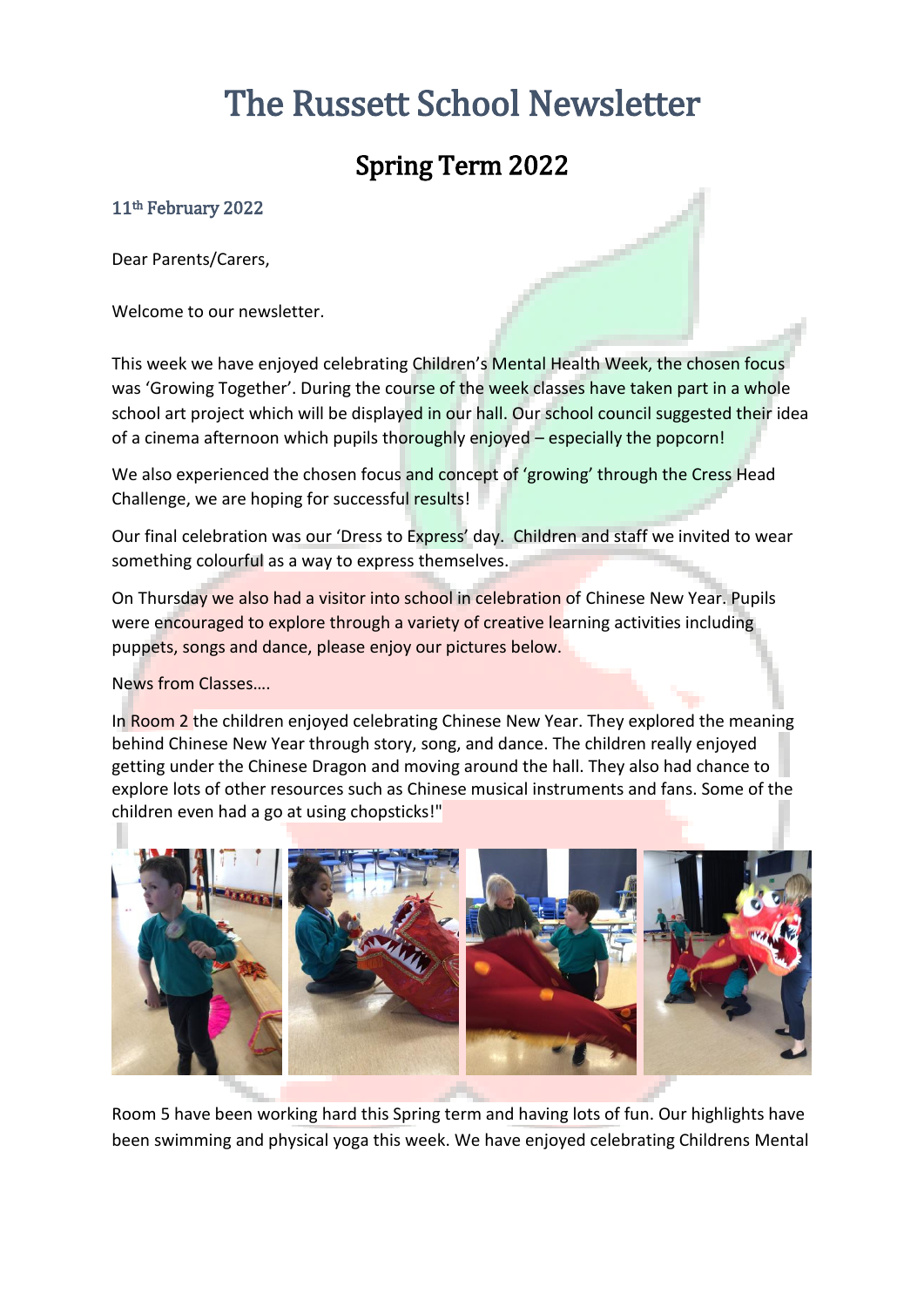Health Week and learning all about 'growing together'. We have also learnt about Chinese New Year and had a fantastic time at the workshop yesterday. Well done Room 5!





In Room 1 we have been working on number in maths, and identifying numbers on the fish. We have used our fingers to make marks in different materials and explored how seeds grow by planting our own too.



The pool will be in use for one more week. We have thoroughly enjoyed being able to offer this opportunity for pupils to engage in a new learning experience. We have seen pupils improve their fine and gross motor skills, and independence and dressing skills. We have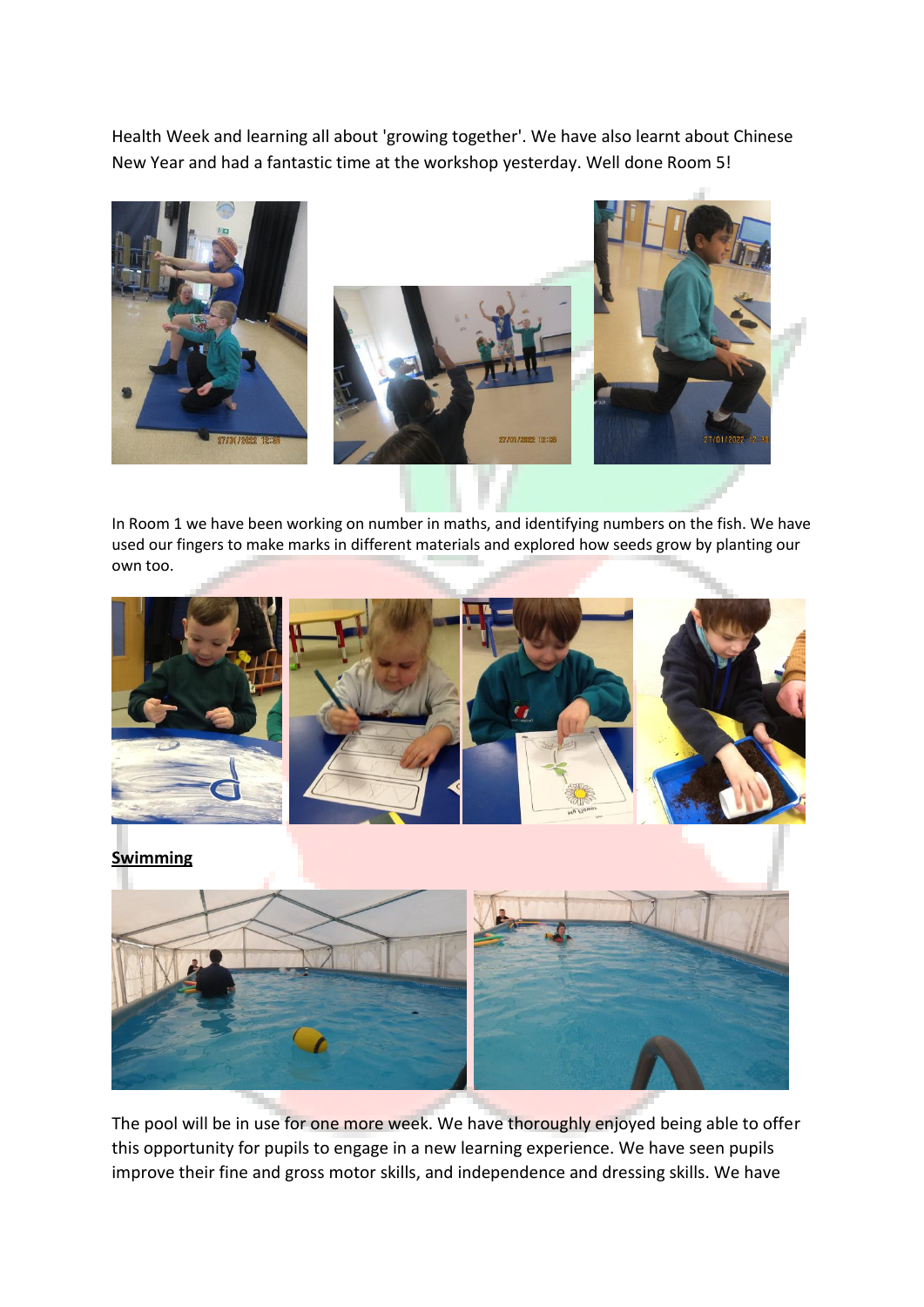also seen many confident learners! We are in the process of scheduling sessions for pupils to swim in the summer term.

### **Free School Meal Vouchers**

Those parents of pupils who receive free school meals should have received a voucher from Asda in the sum of £35 which covers the half term break.

## **Reading Den Competition**

This year to celebrate World Book Day we challenge you to build your own cosy den to read in with your family. This can be made from blankets, duvets, sheets, chairs and lots of other things around your home. You can decorate your den however you like, but make sure it's a comfy and cosy place filled with your favourite books. When you have finished den construction don't forget to send us a picture via Facebook, email or Evisense by Monday 28th February 2022. There will be prizes for the best reading dens. Good luck.

## **Student Voice…**

Here is what our children and young people have said about us or shown us this week!...

- Yoga really helps me calm down Adam
- I liked going to the hall and loved looking at the Chinese resources Grace

## **Independent Advice and Support Service (IASS)**

SEND Information, Advice and Support Service (SENDIASS) offers a confidential service which gives parents/carers, children and young people impartial advice and information to make informed decisions. Young people aged 16 to 25 can also access the service directly.

For more information visit: <https://www.livewell.cheshirewestandchester.gov.uk/Services/1279>

Telephone: 0300 123 7001 Email: [iasservice@cheshirewestandchester.gov.uk](mailto:iasservice@cheshirewestandchester.gov.uk)

## **Parent Carer Forum**

The PCF are a group of voluntary group of Parents & Carers in Cheshire West & Chester who have children / young people with special education needs and/or disability (SEND) and represents families of children and young people with SEND.

They support parents/carers by:

- **•** Gathering information from Parents and Carers.
- Attending meetings with services in our area Education, Health & Social Care.
- Sharing collective views and experiences of Parents and Carers with the Local Authority and Health Services.
- Feeding back information and news to Parents and Carers.
- Networking with other organisations and groups in our area.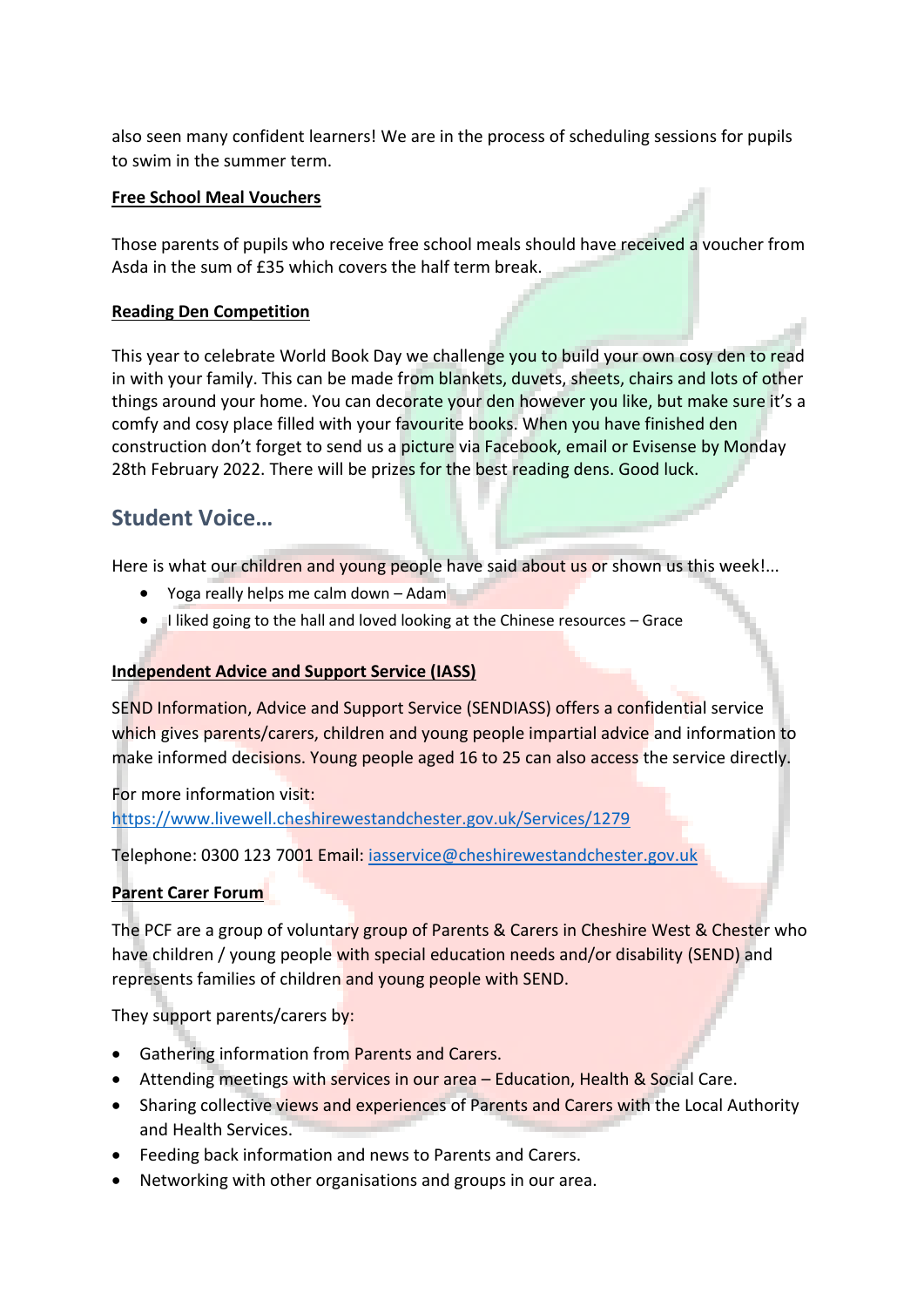• Sharing what we learn at events and on-line

The Parent/Carer forum has developed a website to assist parents/carers which can be accessed by th[e link](https://www.pcfcheshirewest.org/who-we-are) attached to pcfcheshirewest.org by Phone[: 0161 255 5634](tel:0161%20255%205634) or Email: [contact.pcfcwac@gmail.com](mailto:contact.pcfcwac@gmail.com) .The PCF are currently conducting a [survey](https://www.pcfcheshirewest.org/survey) which can be accessed by this link or on the website and are always keen to hear your views.

**Dates for your diary –** please see our school website Calendar | The Russett School [\(therussettlearningtrust.co.uk\)](https://www.therussettlearningtrust.co.uk/russett-school/parents/calendar/)

## **Key Contacts**

School office: 01606 853005 or via email [admin@russett.cheshire.sch.uk-](mailto:admin@russett.cheshire.sch.uk) please do not hesitate to contact us if you have any questions or concerns.

- Executive Headteacher- Emma Leach
- Deputy Head of Academy (Lower School) Jess Dennis
- Deputy Head of Academy (Upper School) Kathryn Richardson
- Transport Co-ordination: Cheshire West 01244 973377 Cheshire East 01270 371489 Please note that parents are asked to contact transport if needed, transport is not run by school.

Pupil Absence: Please ensure you ring the school office to report any pupil absence. It is important that we have a reason for any absences.

**Covid 19:** Please refer to the email sent out to all parents and carers earlier this week.

#### **Parent View**

Parent View gives you the chance to tell Ofsted what you think about The Russett School. Please follow the link<https://parentview.ofsted.gov.uk/link-to-us> and support your academy.



This month we would like to wish a very happy birthday to...

Jimmy Dean, Grace, Rohan, Sam, Charlie and Leon.